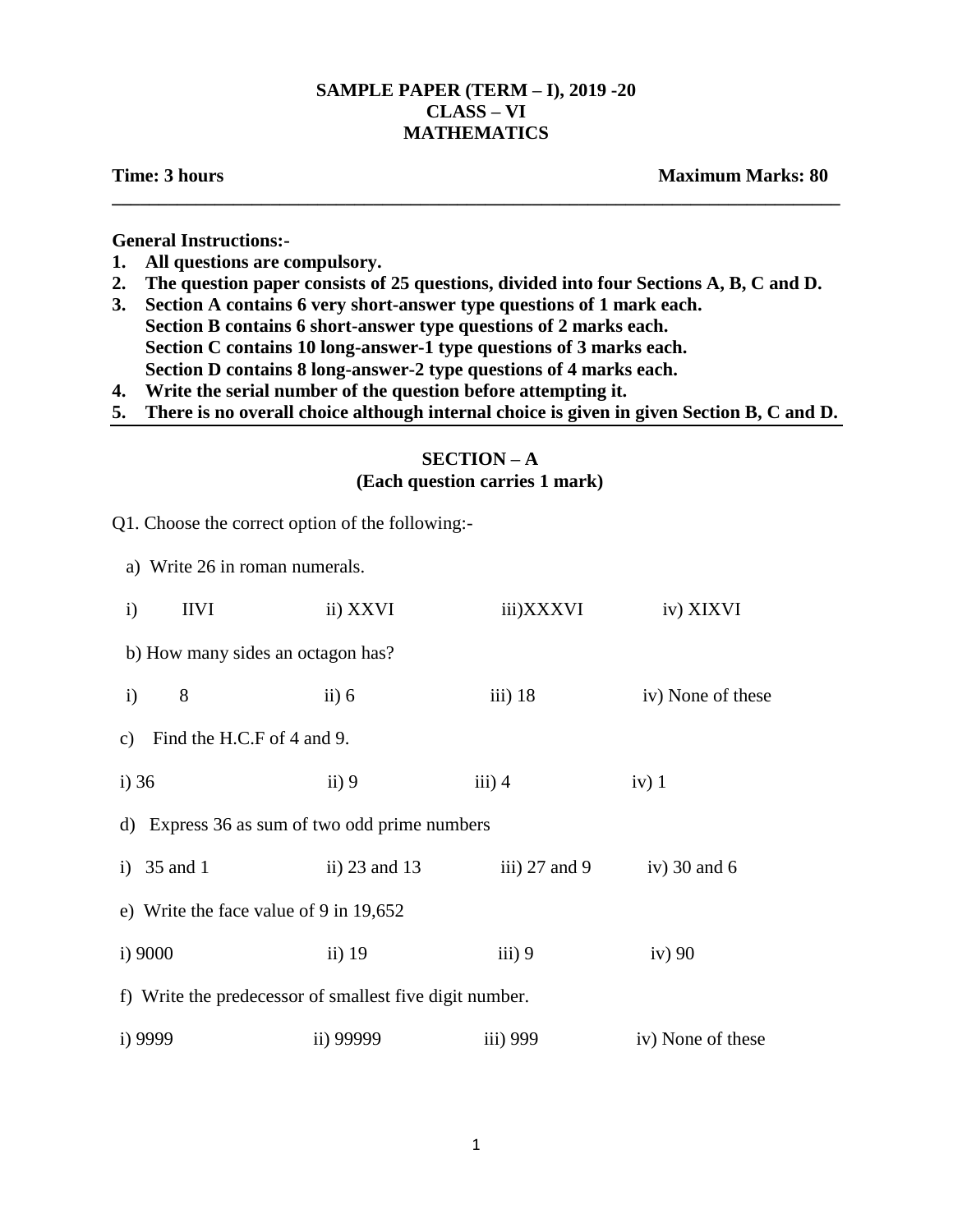# **SECTION – B (Each question carries 2 marks)**

- Q2. Find the largest number which can divide 300 and 450 both.
- Q3. A dealer purchased 99 L.C.D TV sets. If the cost of each set is Rs. 33750, find the total money the dealer paid.

#### **OR**

 A motor pumps 950 liters of water in a minute. How much time will it take to pump out 1396500 liters of water?

- Q4. Find the H.C.F of 20, 56 and 78 using division method.
- Q5. Gorang purchased 2 kg 280 g Apples, 3 kg 375 g Pineapples, 225 g Grapes and 5 kg 85 g Oranges. Find the total weight of the fruits purchased by Gorang in kg.
- Q6**.** Write the greatest 4-digit number and express it as a product of it's primes.

#### **OR**

Write the smallest 5-digit number and express it as a product of it's primes.

Q7. Evaluate 106× 5 by using brackets.

# **SECTION – C (Each question carries 3 marks)**

Q8. Draw rough sketches of

(a) a scalene acute angled triangle.

(b) Six sided polygon

(c) reflex angle.

Q9.Urmila's school is at a distance of 5 km 35 m from her house. She travels 1 km 70 m on foot and the rest by bus. How much distance does she travel by bus?

Q10. In the given figure, O is the centre of the circle. Answer the following questions:

i) Name all radii of the given circle.

- ii) Name all points on the circumference.
- iii) Write the name of the polygon in the centre.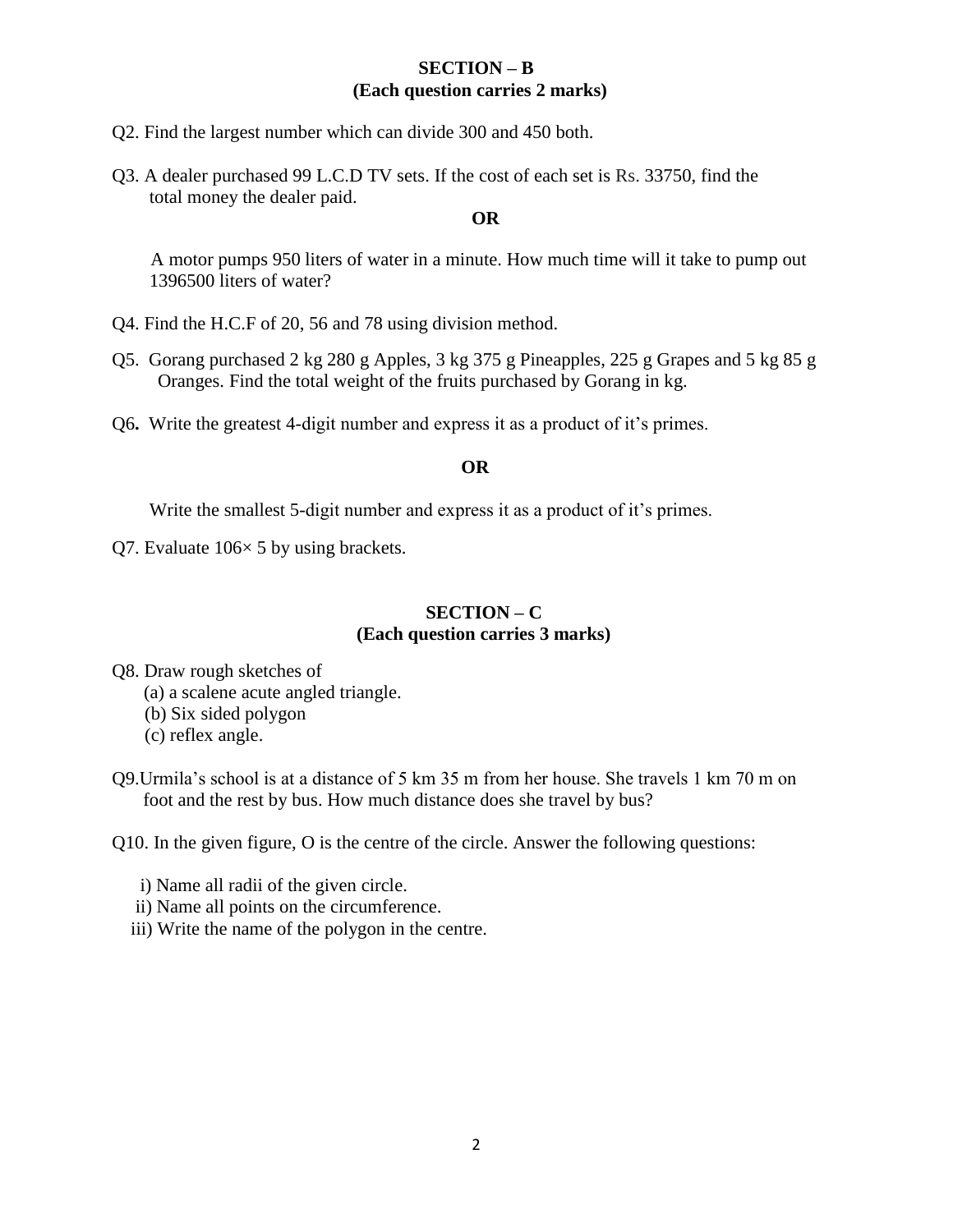

In the given figure, O is the centre of the circle. Answer the following questions:

- (i) Write the name of a sector of the circle.
- (ii) Name the segment of the circle formed by the chord CP.
- (iii) Write the name of the diameter of the circle.



Q11. If Nikhil's age is *x* years, then determine

- i) Age of Nikhil's father who is 5 years more than 3times Nikhil's age.
- ii) Nikhil's grandfather's age who is 5 times more than Nikhil's age?
- iii) His grandmother's age who is 8 years younger to his grandfather?

#### **OR**

Sunita is half the age of her mother Geeta. Find their ages?

- i) After 4 years
- ii) Before 3 years
- Q12. Following figures relate the weekly wages (in  $\Box$ ) of 15 workers in a factory: 300, 250, 200, 250, 200, 150, 350, 200, 250, 200, 150, 300, 150, 200, 250 Prepare a frequency table.
	- a) How many workers are getting  $\Box$  300?
	- b) What is the minimum wage and how many workers are getting minimum wages?
- Q13. Three lights flicker at an interval of 8, 18 and 24 minutes respectively. If they flickered together at 1 p.m., when will they flicker together again?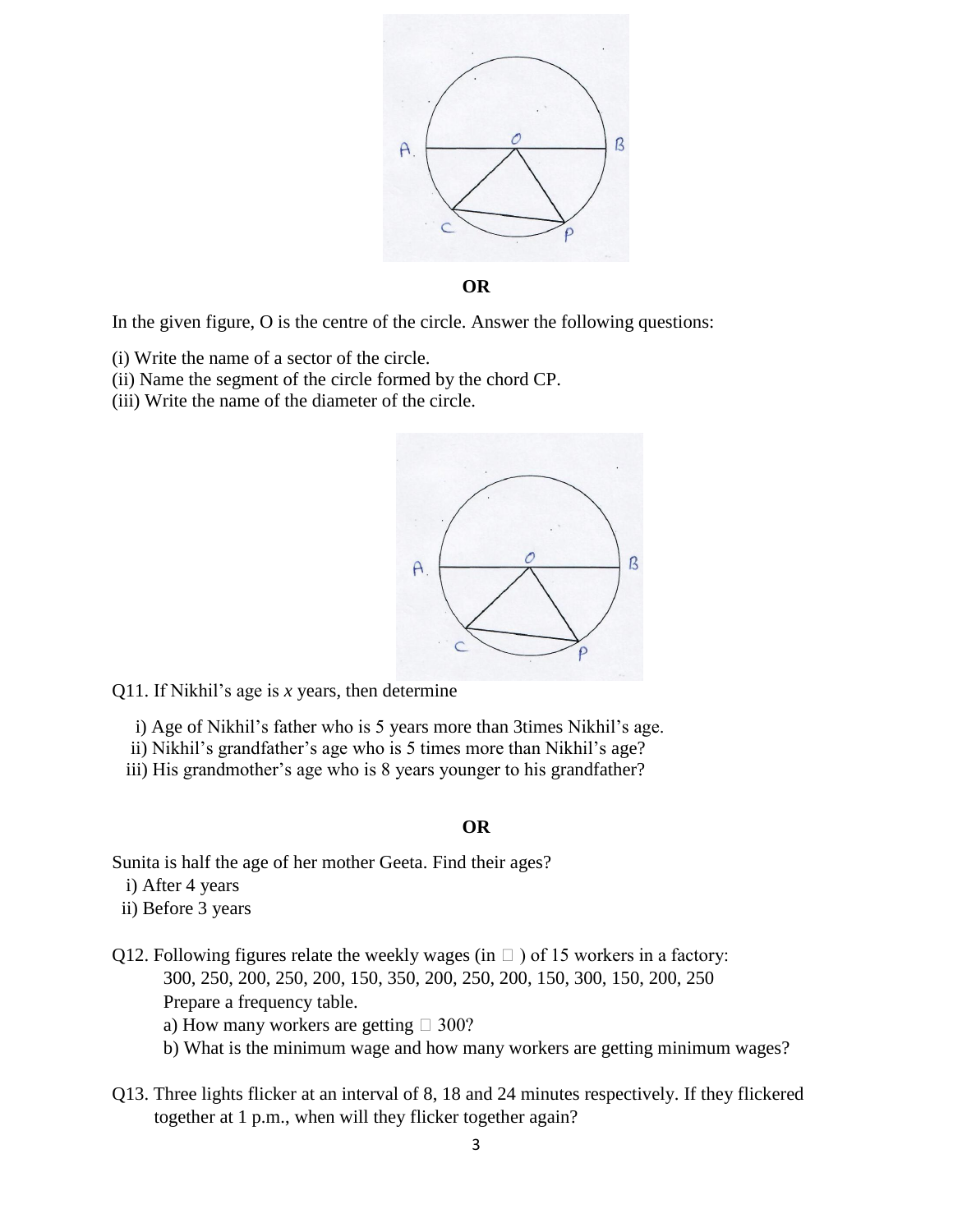There are three containers containing 24litre, 60 liter and 96 liters of paint respectively. The paint has to be filled into cans. Find the maximum capacity of the can used such that the paint from each containers.

- Q14. 50 chairs and 30 blackboards were purchased for a school. If each chair costs  $\Box 1065$  and each blackboard costs  $\Box 1645$ , find the total amount paid by the school.
- Q15. Test whether 87053 is divisible by 4 and 8 or not. (Using divisibility rule) Test whether 34128 is divisible by 9 or not. (Using divisibility rule)
- Q16. Write the smallest and the greatest digit in place of  $\_\_\_\$ so that the number

(i) 6724 is divisible by 3 (ii) 8 711 is divisible by 11.

### **OR**

The H.C.F of two numbers is 23 and their L.C.M is 1449. If one of the number is 161, find the other.

Q17. In a class test, the number of students passed in various subjects is given below:

| <b>Subjects</b>        | <b>English</b> | Hindi | <b>Math</b> | <b>Science</b> | <b>Social science</b> | Arts |
|------------------------|----------------|-------|-------------|----------------|-----------------------|------|
| No. of students passed | 20             | ∠⊾    |             | 30             |                       | ັ    |

Select a suitable scale and draw a pictograph.

# **SECTION – D (Each question carries 4 marks)**

Q18. Write the number of faces and number of vertices of the following:

(i) Cuboid (ii) Square pyramid (iii) Cube (iv) Cone

Q19. The HCF and LCM of two numbers are 44 and 264 respectively. The first number is completely divisible by 2 and gives 44 as quotient. Find the second number.

### **OR**

A student multiplied 7236 by 65 instead of multiplying by 56. By how much was his answer greater than the correct answer?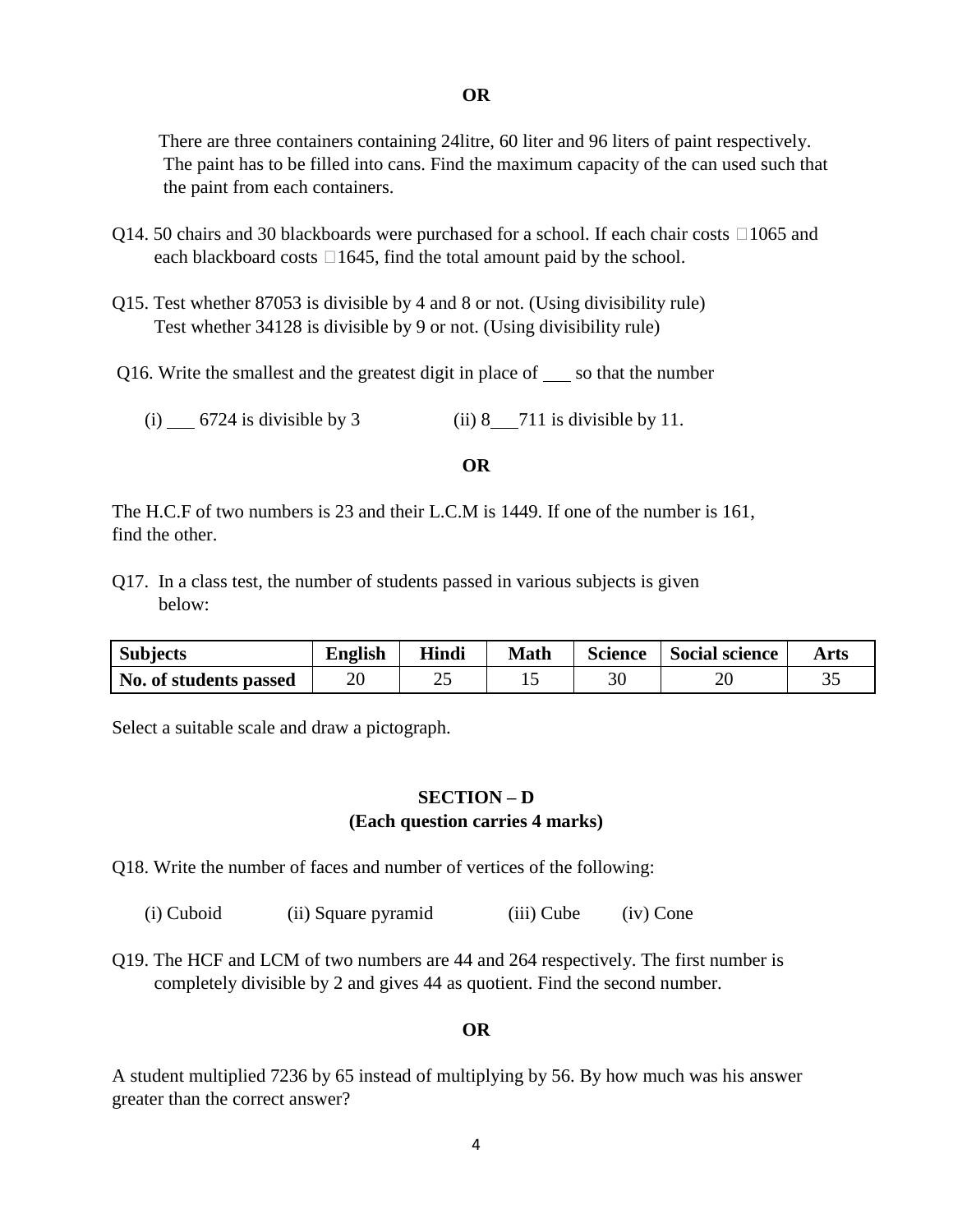Q20. With respect to the given figure, answer the following questions given below:

- (i) What are the angles adjacent to ∠ ADC of quadrilateral ABCD?
- (ii) Which is the side opposite to side AB of quadrilateral ABCD?
- (iii) Name the points in the interior of quadrilateral ABCD.
- (iv) How many triangles are formed in this figure?





With respect to the given figure, answer the following questions given below:

- (i) Name the point on triangle ABC.
- (ii) Name the points on quadrilateral ABCD.
- (iii) Name the points in the exterior of quadrilateral ABCD.
- (iv) Name the diagonals of quadrilateral ABCD and their point of intersection.



- Q21. a) Determine the sum by suitable re-arrangement.  $2062+353+1438+547$  15409 +178 +591 +322
	- b) Find each of the following product using suitable properties.  $250 \times 60 \times 50 \times 8$  $475 \times 999$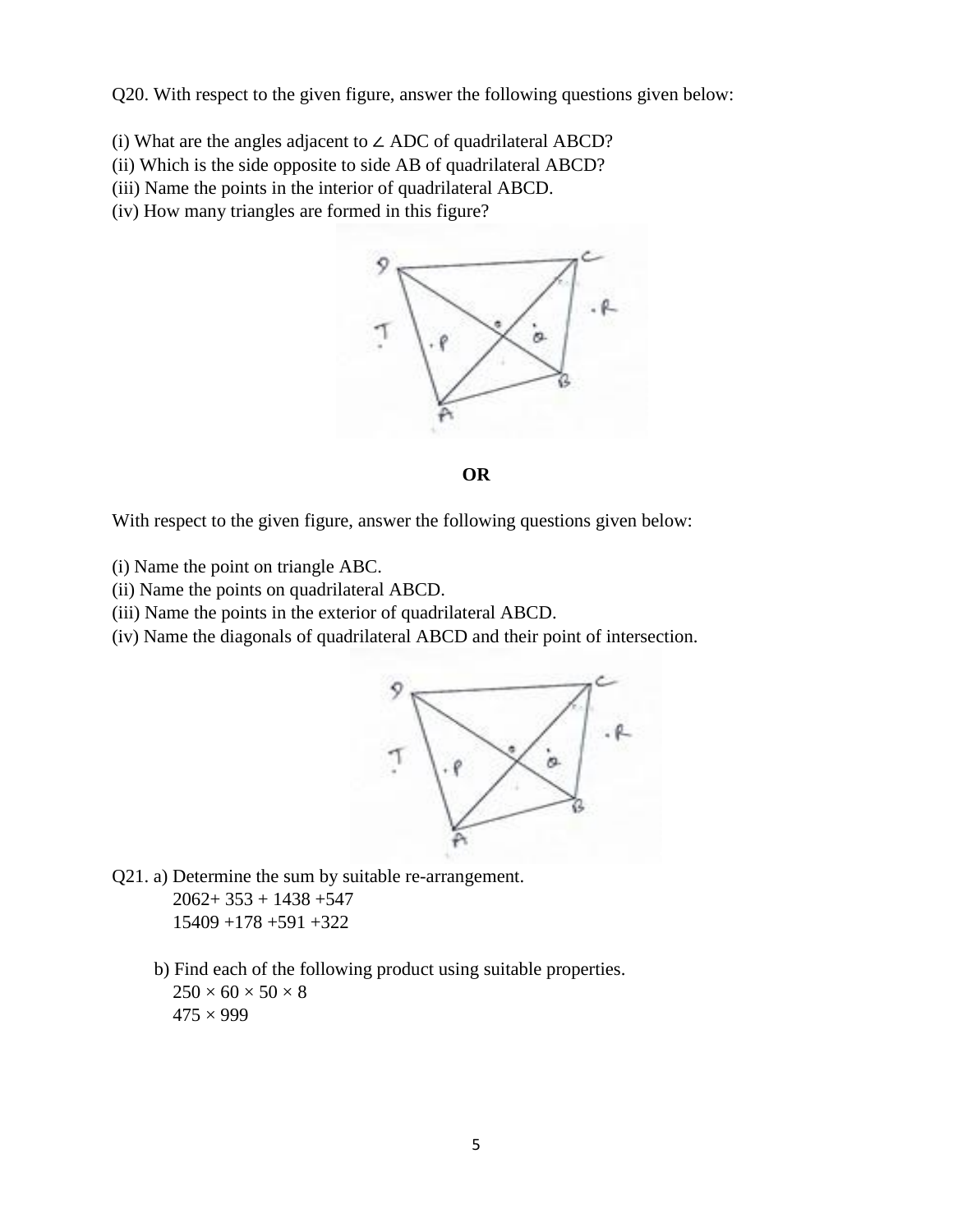Q22. Give an expression for each of the following:

- a) 13 subtracted from thrice of a number.
- b) 4 times a number is equal to 100.
- c) Half of p added to product of 8 and q.
- d) Multiply the sum of x and y by 3 and divide the product by z.

Q23. The air distance of four cities from Delhi (in km) is as follows:

| <b>City</b>                    | Mumbai | Kolkata | Chennai | Hyderabad |
|--------------------------------|--------|---------|---------|-----------|
| Distance from<br>Delhi (in km) | 100ء   | 1350    | 1700    | 1220      |

Draw a bar graph to represent the above information choosing the scale of your choice.

Q24. What fraction of revolution does the hour hand of a clock turn through when it goes from

 i) 2 to 8 ii) 7 to 10 iii) 11 to 5 iv)  $4$  to  $8$ 

#### **OR**

Draw and state which kind of angle is formed in clockwise direction.

i) North east and South west ii) 8:00 iii) 6:30 iv) East and North

Q25. Which of the given value in the bracket makes the equation correct?

| i) $2x + 4 = 16$    | (2, 4, 6, 16) |
|---------------------|---------------|
| ii) $n + 5 = 11$    | (12,10,6,11)  |
| iii) $5y + 20 = 40$ | (1, 4, 8, 2)  |
| iv) $17 = x + 7$    | (3.9, 10, 12) |

#### **OR**

A car is going from Patel Nagar to Gandhi Nagar at a uniform speed of x km/hour. It took one hour for the car to reach Indra Nagar from Patel Nagar and 4 hours to reach Nehru Nagar from Patel Nagar. The distance between Nehru Nagar and Gandhi Nagar is 25km. Find the following distances in terms of x.